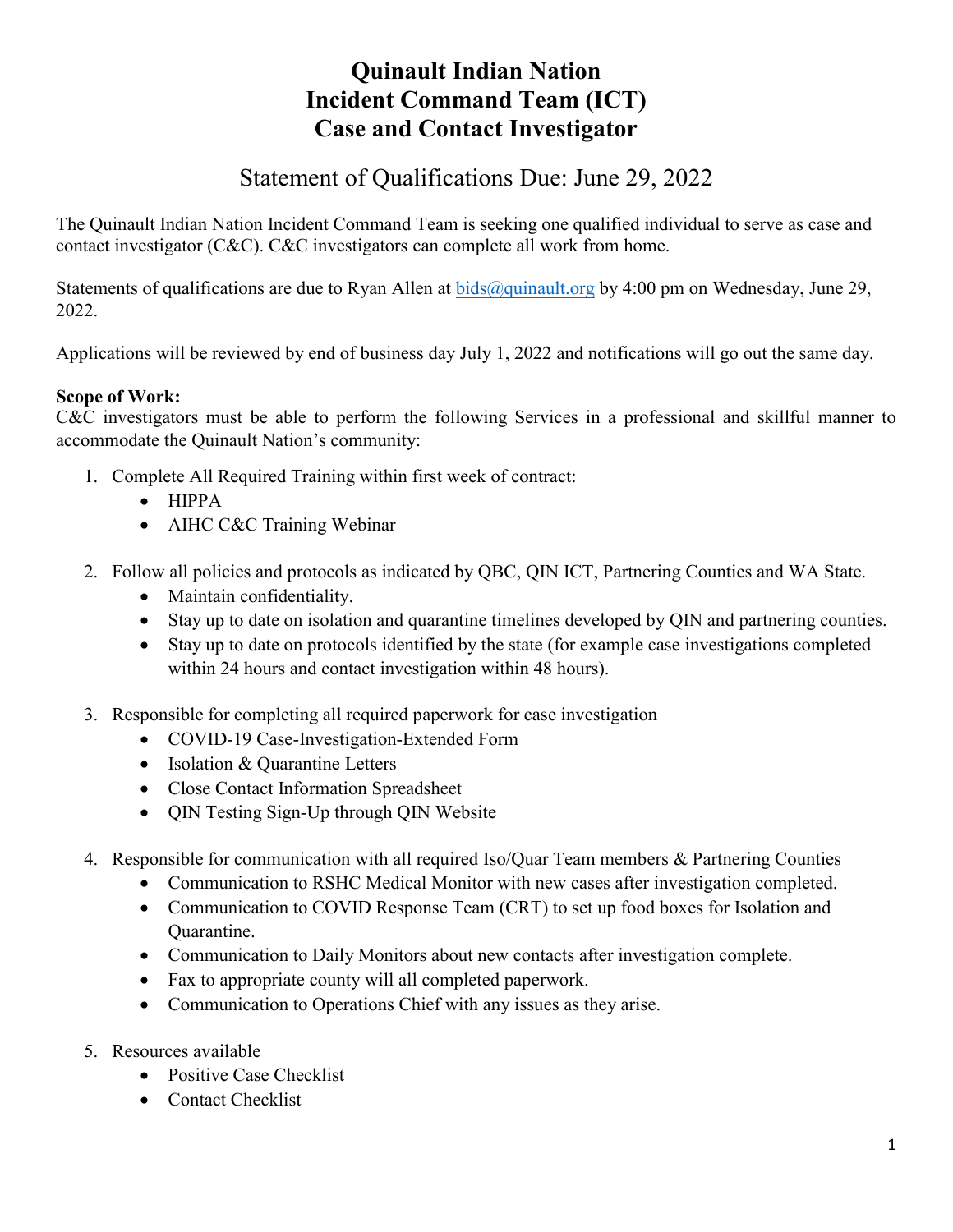- How to Determine Isolation Timeline
- How to Determine Quarantine Timeline
- Positive Flow Chart

#### **Specifications for Case and Contact Investigators**

### **Location**

C&C investigator are expected to work from home and will not have an office space designated for them. They must be able to privately conduct investigations while at home to ensure confidentiality.

### **Hours of work**

C&C investigator agrees to work all hours of the day including nights and weekends. There will be a schedule established between all hired C&C investigators to help with personal planning, however if cases spike all C&C will have to be available for investigations.

#### **Pay**

Rate of pay is \$30/hour and will be billed via invoice bi-weekly to the ICT for payment. All QIN procurement policies and procedures will be followed.

#### **Additional requirements**

C&C investigator will require to have access to their own cell phone and stable WIFI connection. They will be provided with a QIN laptop (if they do not have one for work) as they will need access to the QIN server.

## **Minimum Qualifications:**

- (a) Knowledge of community
- (b) Detail oriented
- (c) Proficient in Microsoft Suite
- (d) Computer literate
- (e) Ability to communicate all necessary information to individuals via phone call
- (f) Non-judgmental and maintain confidentiality

## **Statement of Qualification Requirements:**

1. Executive Summary (max. 1 pages)

Please provide an overview demonstrating why you would be a good fit for the position, include your computer skills. Please list three references (personal or professional) that can speak to your ability to handle sensitive information, maintain confidentiality and be non-judgmental with community members. References will be called.

#### **Submittal Process**

Responses to the RFQ must be submitted via email to:  $bids@quinault.org$ 

Responses must arrive no later than 4:00pm on Wednesday, June 29, 2022.

Applications will be reviewed by end of business day July 1, 2022 and notifications will go out the same day. If selected you will have to fill out a contract with QIN.

#### **Faxed or mailed drop off submittals will not be considered. In person submissions must go to Ryan Allen in finance.**